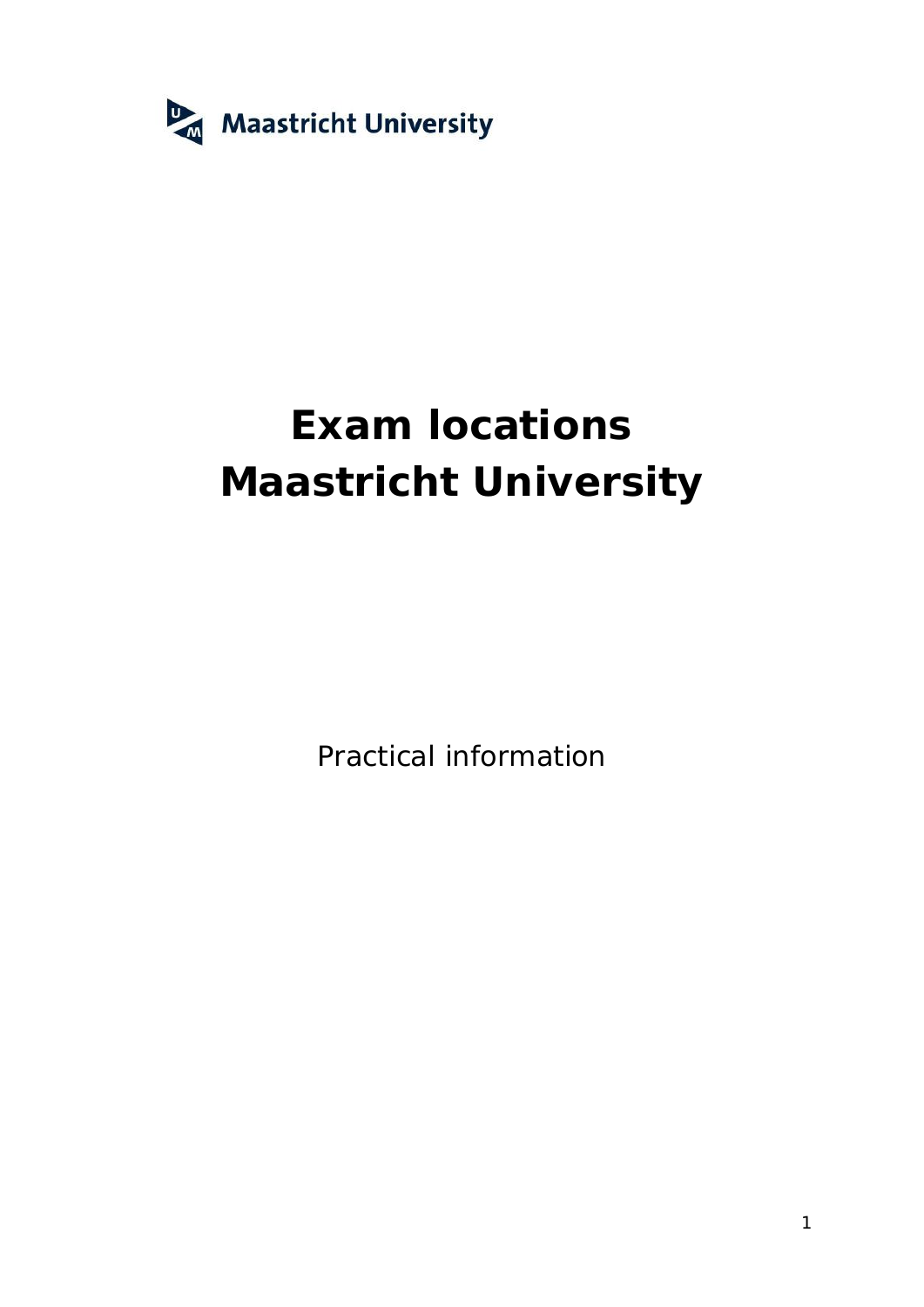## **Index**

| <b>Subject</b>                                                      | Page |
|---------------------------------------------------------------------|------|
|                                                                     |      |
| General information about UM exam locations                         | 3    |
| - Temperature                                                       | 3    |
| - Opening hours of the exam locations                               | 3    |
| - Up-to-date information about the accessibility of exam locations  | 3    |
| - Be prepared!                                                      | 3    |
| - Smoking ban                                                       | 3    |
| - Document structure                                                | 3    |
| <b>MECC Maastricht</b>                                              | 5    |
| - Address details                                                   | 5    |
| - Accessibility                                                     | 5    |
| <b>MECC</b> facilities                                              | 6    |
| - Visitor's entrances and exits at MECC                             | 6    |
| - Parking options for cars and bikes                                | 6    |
| - MECC's location compared to the nearby bus stop and train station | 6    |
| - MECC examination halls and recommended walking route              | 6    |
| - Toilets                                                           | 7    |
| - Waiting area                                                      | 7    |
| - Information on seating in the examination hall                    | 7    |
| - Catering facilities                                               | 7    |
| - Cloakroom                                                         | 7    |
| - Cash dispenser                                                    | 7    |
| Map of MECC Westhal                                                 | 8    |
| Map of MECC Expo Foyer                                              | 9    |

### **Other UM exam locations**

| Sporthal De Heeg                        | 11 |
|-----------------------------------------|----|
| - Address details                       | 11 |
| - Accessibility                         | 11 |
| - Catering facilities and waiting areas | 11 |
| Music Hall Maastricht                   | 12 |
| - Address details                       | 12 |
| - Accessibility                         | 12 |
| - Catering facilities and waiting areas | 12 |
| Grand Hotel de l'Empereur               | 12 |
| - Address details                       | 12 |
| - Accessibility                         | 12 |
| - Catering facilities and waiting areas | 12 |
| Tennishal Meerssen                      | 14 |
| - Address details                       | 14 |
| - Accessibility                         | 14 |
| - Catering facilities and waiting areas | 14 |
| Sporthal De Geusselt                    | 15 |
| - Address details                       | 15 |
| - Accessibility                         | 15 |
| - Catering facilities and waiting areas | 15 |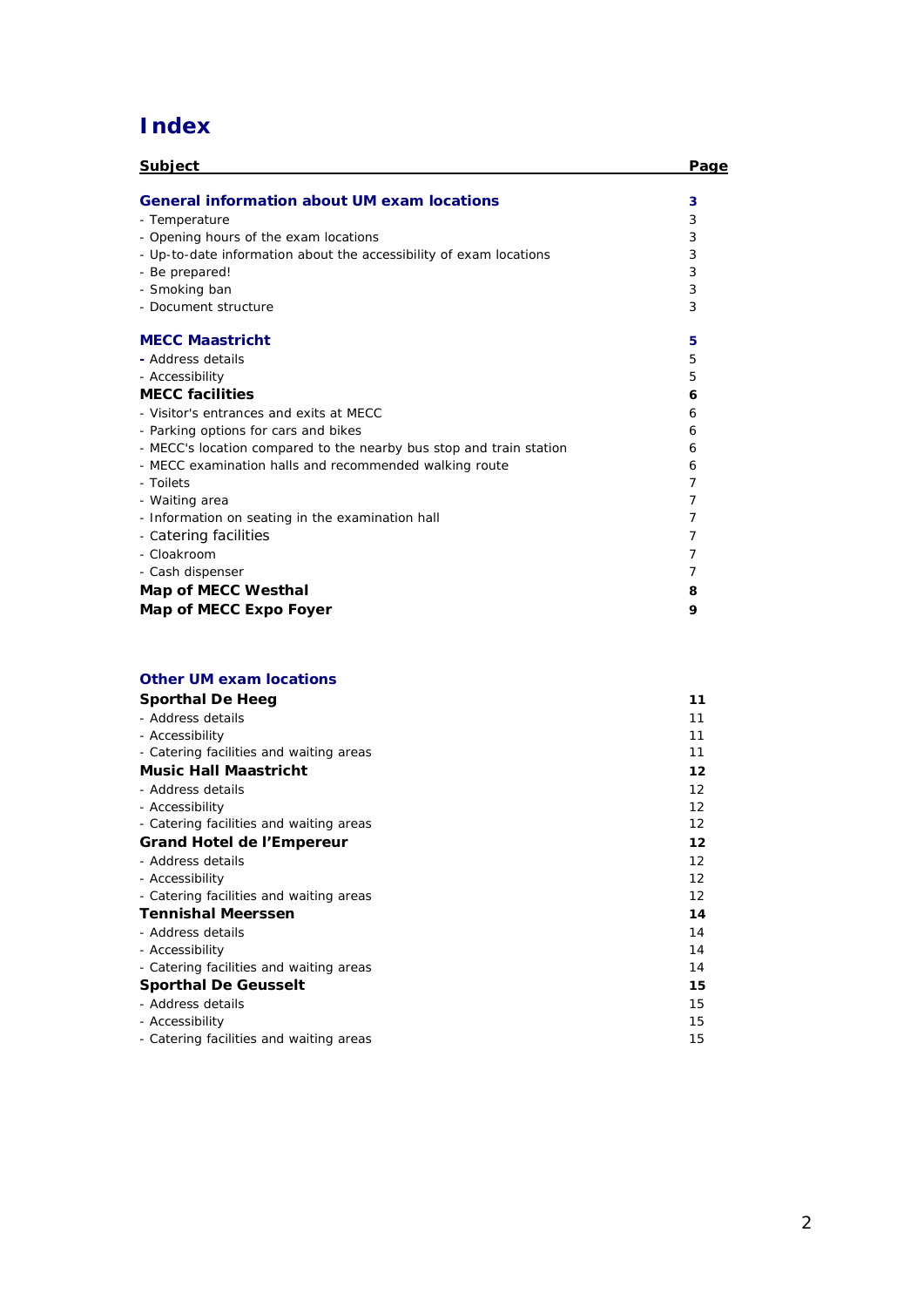### **General information about UM exam locations**

For (bigger) examinations, Maastricht University (UM) uses (sports) halls located outside the university buildings. As of the 2011/12 academic year, the Maastricht Exhibition & Congress Centre (MECC Maastricht) will be the main location for external UM examinations. MECC Maastricht is located near the university buildings, offers good examination facilities and has good accessibility.

When MECC is not available, UM will use other exam locations. These other locations are the Sporthal De Heeg, Sporthal De Geusselt, Grand Hotel de l'Empereur, Maastricht Music Hall and Tennishal Meerssen.

This document provides practical information about the examination halls, such as address details, accessibility, parking and general facilities and house rules. We discuss mainly the main location: MECC Maastricht.

### **Temperature**

In the MECC examination halls, provisions have been made to ensure the indoor climate is as pleasant as possible. However, the temperature may vary between 20 and 24 degrees. In the other examination halls, the temperature is generally around 20 degrees. When you sit still for a longer period of time, these temperatures can feel colder, even during the summer. Please keep this in mind when deciding what to wear!

**Opening hours of the exam locations** The exam locations will be open one hour before the start of the exam.

**Up-to-date information about the accessibility of exam locations** This document provides information about the accessibility of the exam locations. Please keep in mind that bus lines and departure times are subject to change. Always consult one of the websites below and take into account any road works planned around the time of your examination.

Information about public transport (bus/train): www.9292ov.nl, www.ns.nl, http://www.veolia-transport.nl

Information about own transport: www.routeplanner.nl, www.anwb.nl

**Be prepared!**

Please carefully read the practical information in this document.

Once the examination has begun, students will no longer be allowed to enter the exam room. They will therefore be denied participation in the exam, regardless of their reasons for being late. So make sure you are on time!

The rules of conduct for the UM buildings also apply for the exam locations. Students are to follow the house rules of the exam locations and the instructions of UM staff at all times.

**Smoking ban** Smoking is banned at all of the exam locations.

**Document structure** *MECC Maastricht* Contains detailed practical information on MECC Maastricht. *Other UM exam locations* Contains practical information on the other exam locations.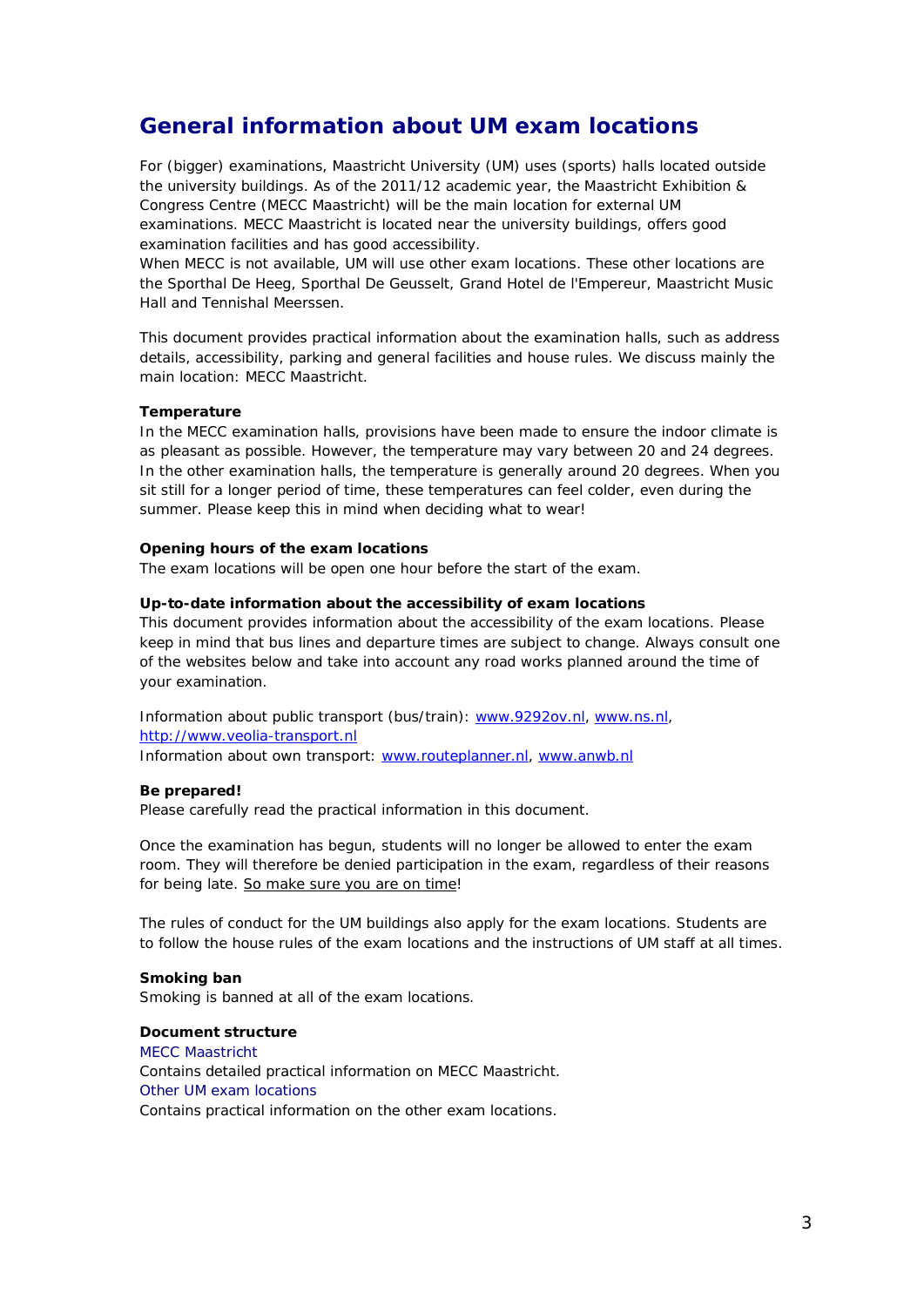## **MECC MAASTRICHT**

### **MAIN EXAMINATION LOCATION MAASTRICHT UNIVERSITY**



**(MECC MAIN ENTRANCE)**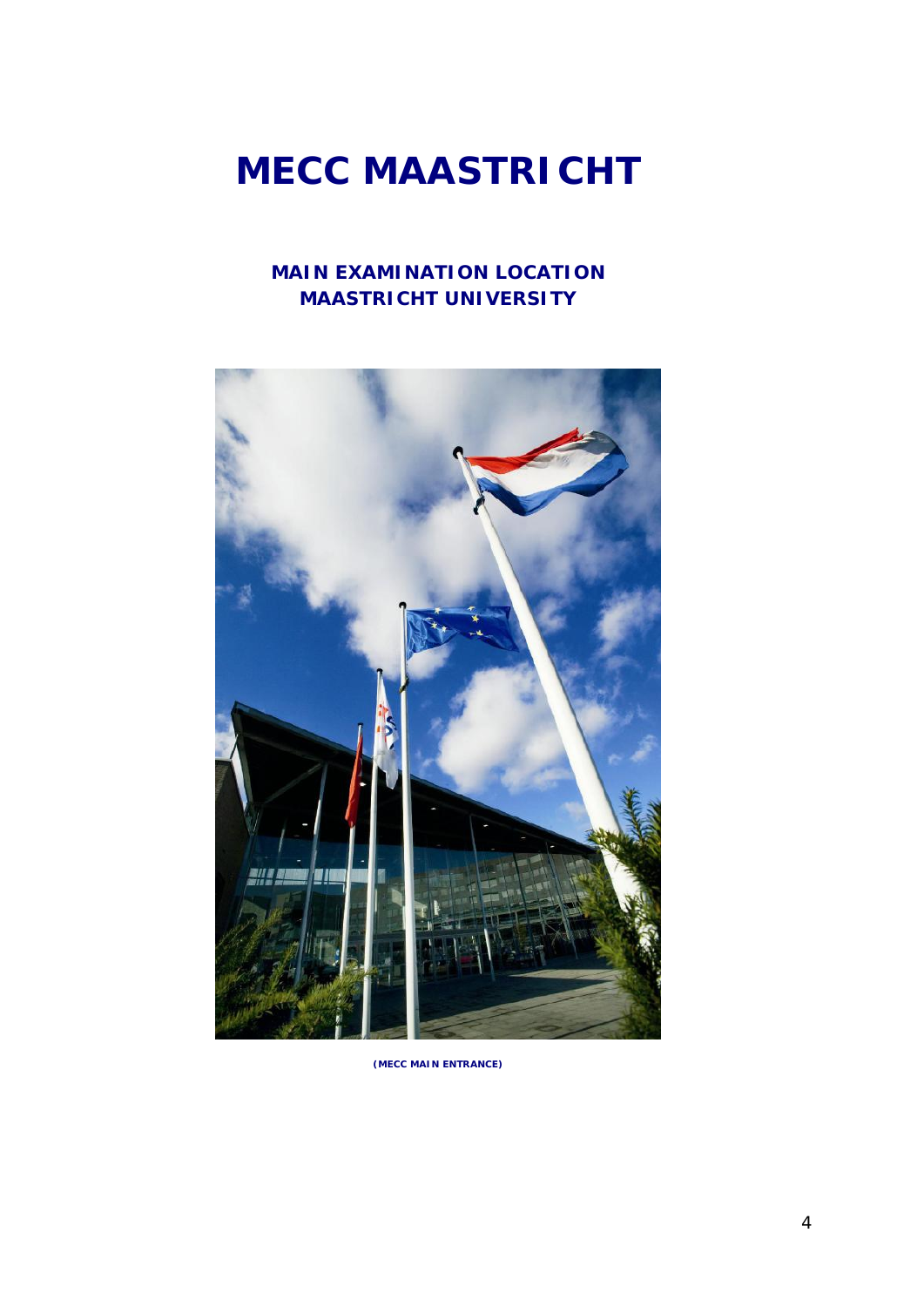## **MECC MAASTRICHT**

### **Address details**

Forum 100 6229 GV MAASTRICHT T: + 31 (0) 43 38 38 383

### **Accessibility of MECC Maastricht**

*Public transport*

**Train**

MECC Maastricht is within a short walking distance from the Maastricht Randwyck train station. There are four trains an hour from Maastricht central station to Maastricht Randwyck station, and vice versa.

**Bus**

The following buses stop at the 'Forum MECC Maastricht' bus stop located opposite the MECC *Forumentree* (Forum entrance):

- Bus 1 (towards De Heeg / Malberg)
- Bus 4 (towards AZM Academisch Ziekenhuis)
- Bus 5 (towards Heugem / Daalhof)
- Bus 8 (towards Centrum)
- Bus 10 (towards Caberg)
- Bus 57 (towards Gulpen)
- Bus 66 (towards Mesch)

Also, the following buses stop at the 'Randwycksingel/VGZ' bus stop located just a few minutes' walk from the Forumentree:

- Bus 1 (towards De Heeg / Malberg)
- Bus 5 (towards Heugem / Daalhof)
- Bus 57 (towards Gulpen)
- Bus 150 (towards Gulpen / Maastricht

There is a bus every 10 minutes from the Maastricht central station to MECC.

### *Own transport*

**Car**

Via the A2 motorway: Take the Randwyck/MECC/AZM exit and follow the 'MECC' or 'MECC Parking' signs. To find the quickest route to MECC, you can best consult a route planner or use a navigation system.

### **Bike**

You can best consult a route planner for the quickest route to the MECC. Please do not park your bike near the emergency exits; you may only park your bike at the MECC Forumentree or the *Hoofdentree* (main entrance)!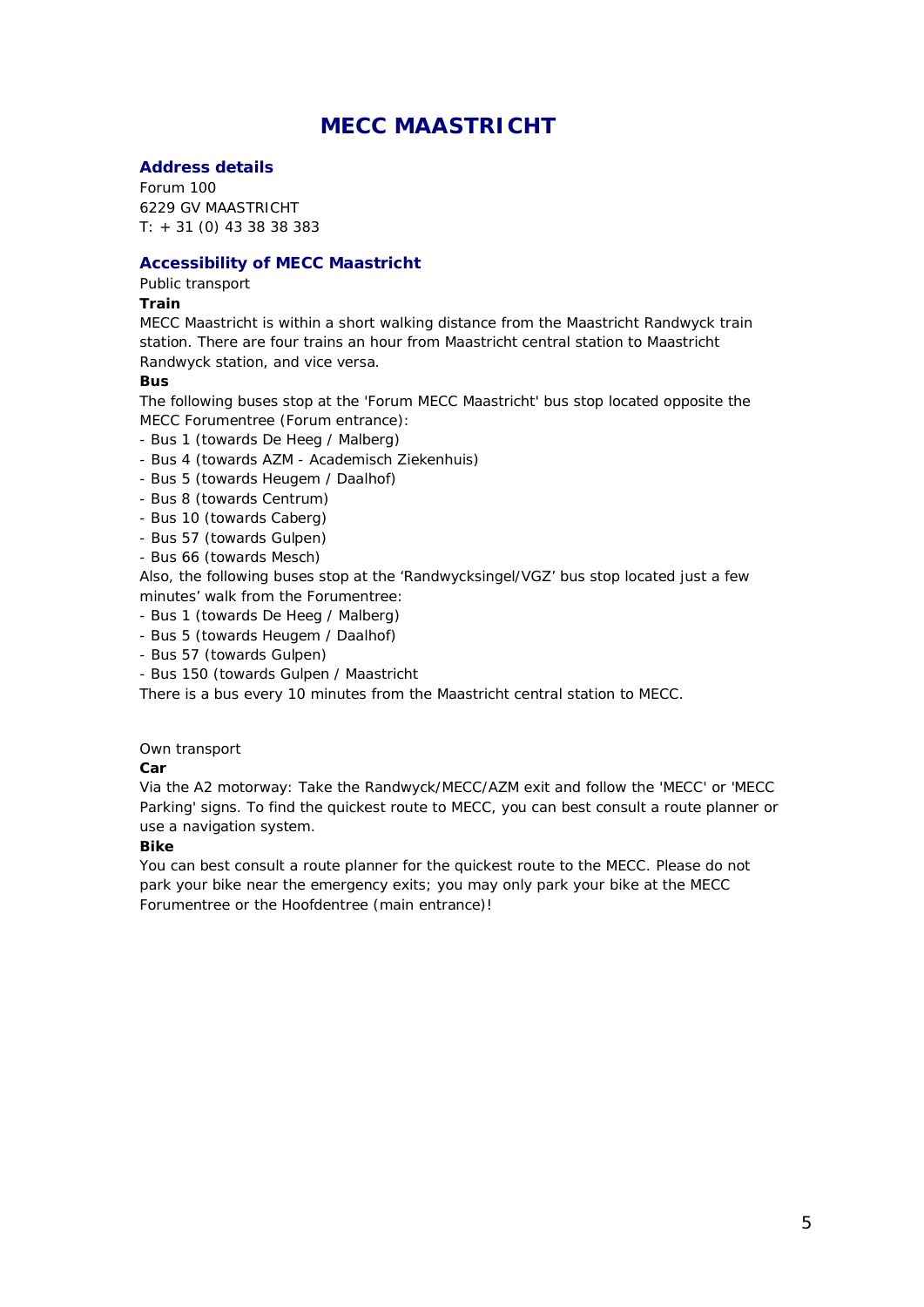### **MECC facilities**

UM uses two examination halls at MECC Maastricht: Westhal and Expo Foyer\*\*. A map is included in this document for each of these examination halls. On these maps, you will find the following information:

### 1. Visitor's entrances and exits at MECC

- 2. Parking options for cars and bikes
- 3. MECC location compared to the nearby bus stops and train station
- 4. The exam location within the MECC itself, as well as a recommended walking route
- 5. The location of the public toilets, waiting areas and catering facilities.

### **1. Visitor's entrances and exits at MECC**

Visitors can enter and leave the building via the Forumentree and Hoofdentree. These entrances/exits are indicated on the map in red. Students may only use these entrances/exits to enter and leave the MECC building. All other entrances/exits are either company entrances or emergency exits and you are not permitted to use these!

### **2. Parking options for cars and bikes**

### Car

Many parking spaces are available around the MECC building. Students may use the parking spaces numbered P4, P6 and P7, which are indicated on the map by a blue 'P' symbol.

### *Parking tariff*

The parking tariff at MECC is  $\bigoplus$ . 50 per day; this is a fixed rate. When you drive into the parking area, you will not receive a ticket. In the MECC entrance hall, you will find parking machines, where you can buy the €9.50 'uitrijkaart' that you will need when you leave the parking area.

Payment options for the parking machines: chipknip and cash (please note: You can only use €5 and €10 notes).

### Bike

MECC has two bike parking areas outside the visitor's entrances at the Forumentree and Hoofdentree. You can park your bike here for free. These parking areas are indicated on the map by a blue bike symbol. Follow the MECC sign 'P5' to get to the bike parking areas at MECC's main entrance.

N.B: You are not allowed to park your car or bike anywhere besides the parking areas! Please do not park your bike near the emergency exits. Bikes that are parked outside the two bike parking areas are likely to be removed. To avoid this risk or the risk of getting a parking fine, only park your car or bike in the designated areas!

**3. MECC's location compared to the nearby bus stop and train station** The Randwycksingel/VGZ bus stop is situated near the MECC Forumentree. However, we advise that you use the bus stop opposite the MECC Forumentree: the Forum MECC Maastricht bus stop. The Maastricht Randwyck train station is within a short walking distance from the Forumentree. The map shows the train station as well as the two bus stops.

### **4. MECC examination halls and recommended walking route**

MECC Maastricht has two halls that will be used as examination halls during the academic year: Westhal and Expo Foyer\*\*. On the maps, your examination hall is highlighted in blue and the recommended walking routes are indicated with red arrows.

\*\* With the exception of the FHML-G iVGT exams, for which the Zuidhal may be used.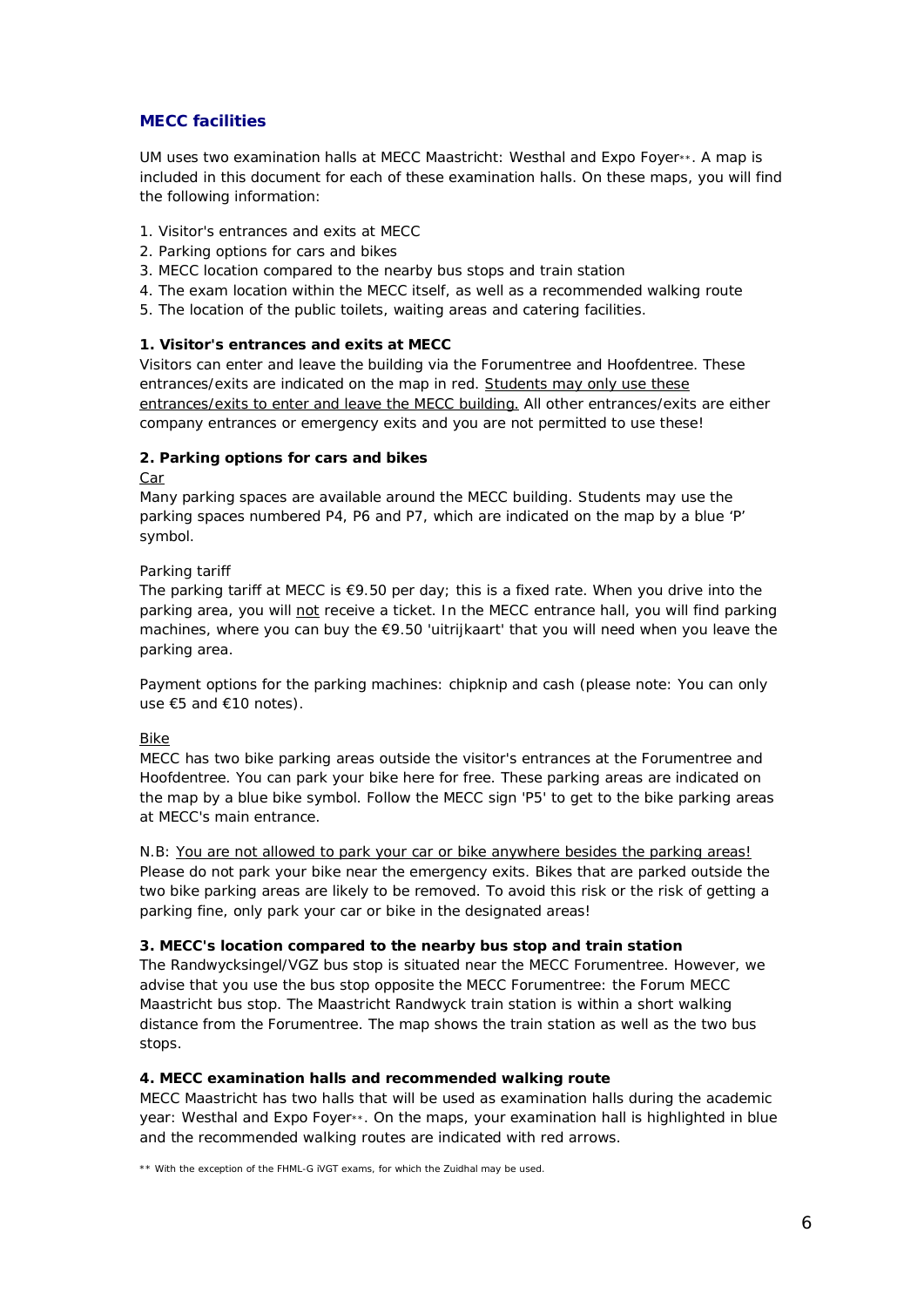### **5. MECC facilities: toilets, waiting areas and catering facilities Toilets**

The toilets near the main entrance will be open for use before and after the exam. During the exam, students can use the toilets in/near the examination hall that have been specifically designated for this purpose. Students who use the toilets during the exam will be checked for cheating. The Westhal will have one or two toilet rooms and the Expo Foyer will have one. The Westhal will be opened approximately 15 minutes before the start of exams. During this time, students can use the toilets opposite the Westhal. However, we strongly advise students to use the toilets at the main entrance prior to the exam.

### **Waiting area**

The Westhal and Expo Foyer waiting areas are highlighted in purple on the maps. The Westhal waiting areas include the Coffee Corner and the Euro Passage. The Expo Foyer waiting areas include the Coffee Corner and the Expo Foyer entrance. You will find information pillars near these waiting areas.

**NB:** Please try to limit the inconvenience for other MECC visitors as much as possible. Do not linger in MECC rooms/areas other than those designated for student use before or after the examination.

### **Information on seating in the examination hall**

Information pillars will be placed in the waiting area(s) and near the entrance of the examination hall. These pillars provide information on the seating in the examination hall, showing students where they should sit. You are not allowed to hang flyers, notes or other materials on these information pillars! Students are only allowed to hand out flyers or other materials to other students in the waiting area and at the main entrance *provided* that they remove any flyers or other materials that have been left behind. Under no condition are students allowed to hand out materials in the examination hall!

### **MECC catering facilities**

Students are allowed to bring food and drinks into the examination location. If students want coffee or tea, they can purchase this at the Coffee Corner, which also offers a small assortment of snacks. The Coffee Corner is located at the top of the escalator in the main entrance, right in front of the waiting area for the Westhal (Euro Passage). For a bigger snack assortment, students can go to MECC public cafe: Mecc@table-Café. Both the Coffee Corner and Mecc@table-Café are shown on the map. Food or drinks purchased elsewhere may not be consumed in these catering facilities. *Opening hours* Coffee Corner: one hour before the start of the examination: 08300 – 10.00, 12.00 – 14.00 and 16.00 – 17.30. Mecc@table-Café: weekdays from 10.00–16.00.

*Payment options*

Coffee Corner: cash and pin

Mecc@table-Café: cash, pin or credit card.

### **Cloakroom**

There are no cloakroom facilities at MECC. Please try to bring as little as possible to the examination location. You may put your bag/coat under the table. However, you are not allowed to bring bags with you that are too big to fit under the table. You can put these bags outside the examination hall in an area designated for this purpose. This area will not be supervised; storing your belongings in this area will be at your own risk and responsibility.

### **Cash dispenser**

You will find a cash dispenser at the Wintertuin near the MECC main entrance.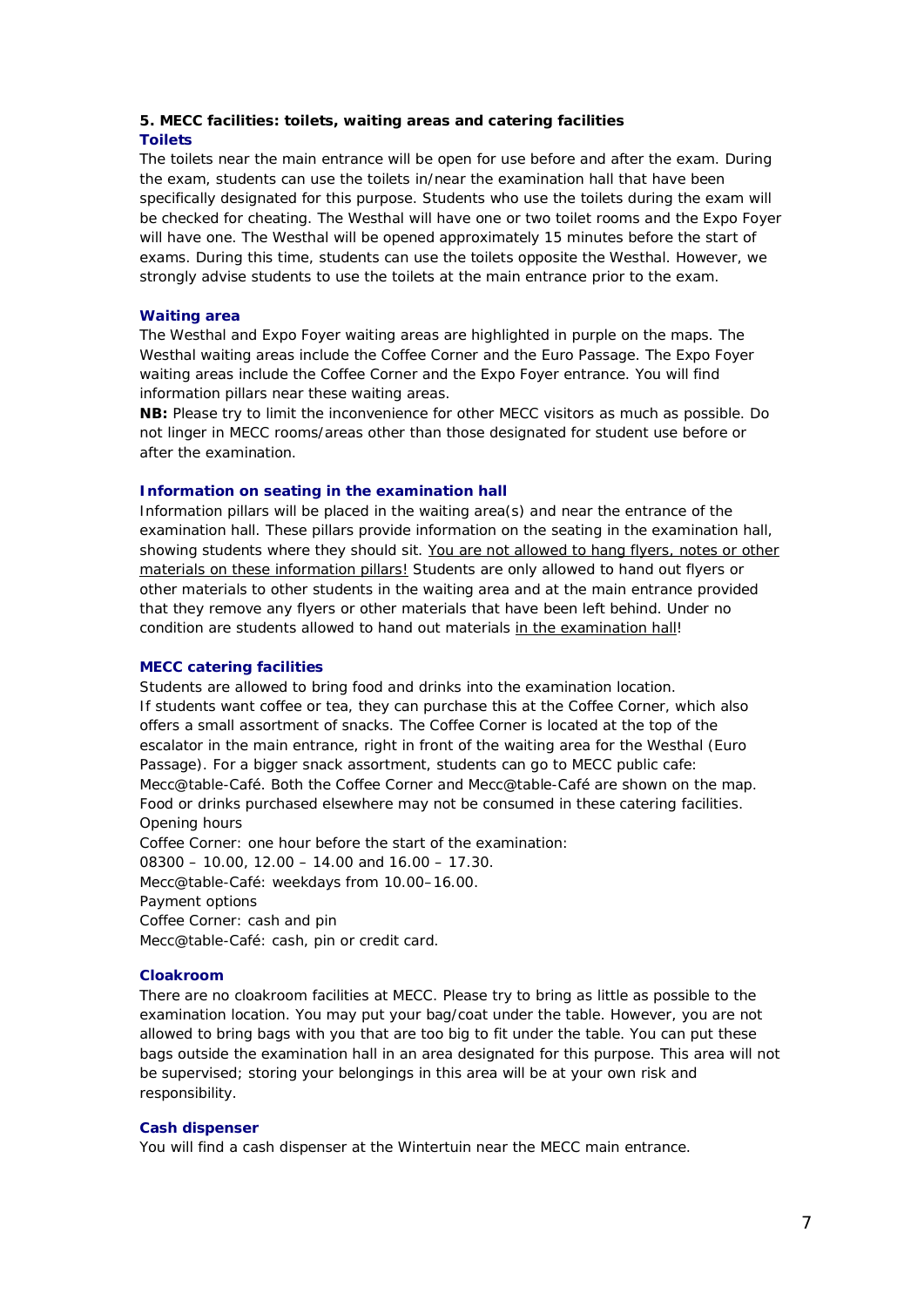## **MAP of MECC – Westhal**

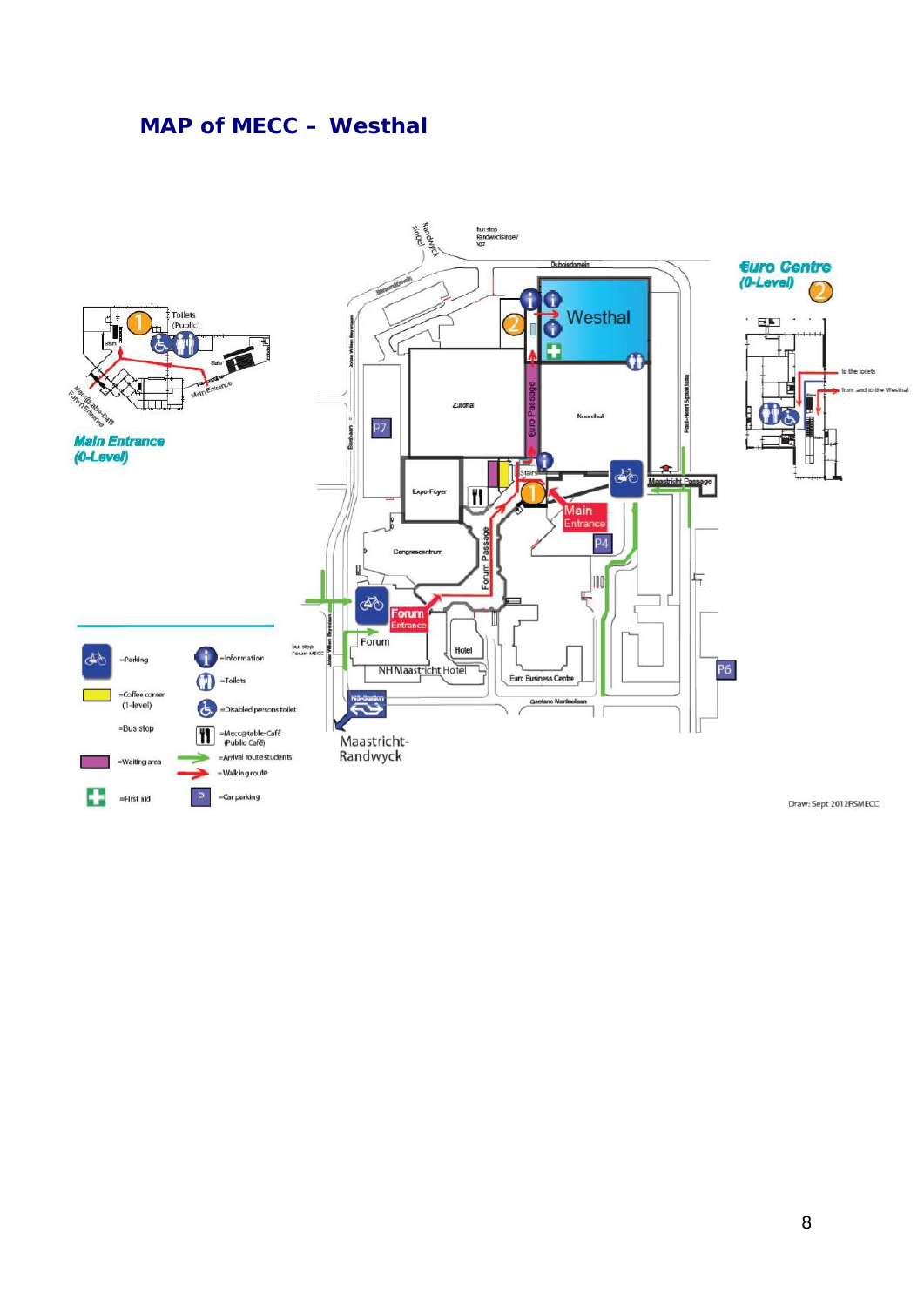## **Map of MECC - Expo Foyer**

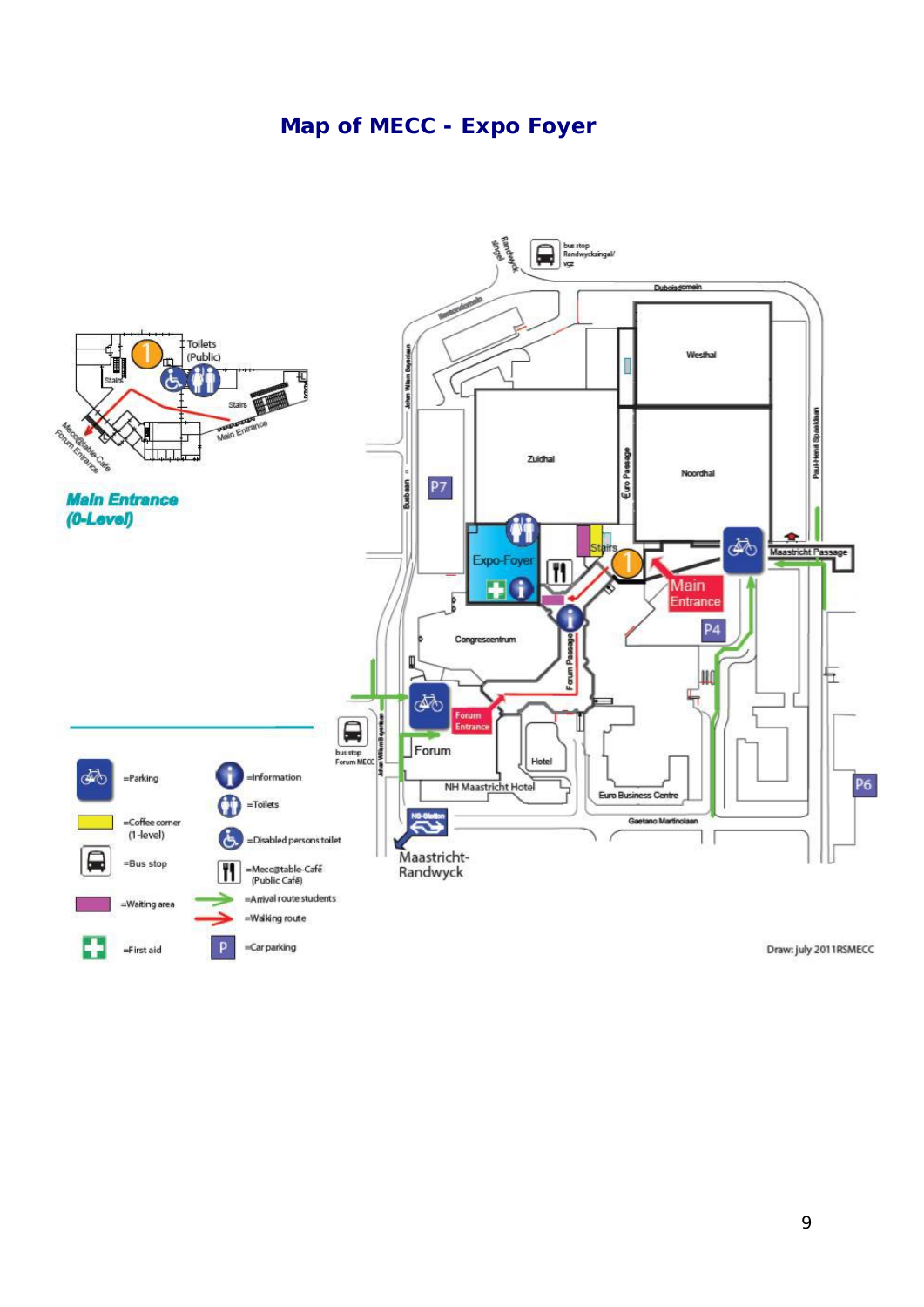## **Other UM examination locations**

**Sporthal De Heeg Music Hall Maastricht Grand Hotel de l'Empereur Tennishal Meerssen Sporthal De Geusselt**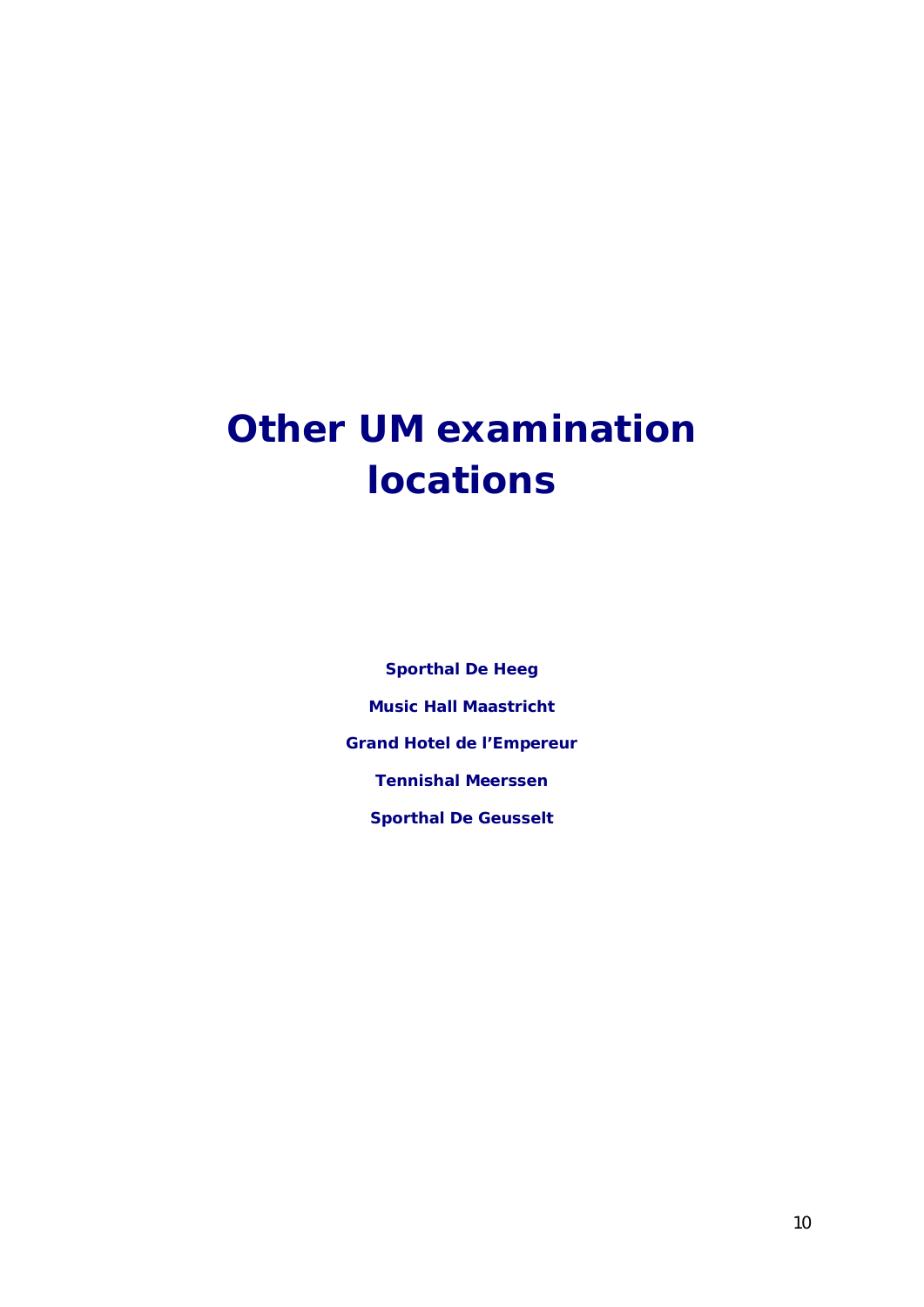## **Sporthal De Heeg**

**Address details**

Roserije 500 6228 DN Maastricht

### **Accessibility of Sporthal De Heeg**

*Public transport*

**Bus**

The 'Roserije' bus stop is within a two-minute walking distance from the sports hall**.** The following buses stop here:

- Bus 1 (towards De Heeg / Malberg)

- Bus 6 (towards De Heeg / Daalhof)

The 'Rijksweg Eykelborg' bus stop is within a four-minute walking distance from the sports hall. The following buses stop here:

- Bus 57 (towards Gulpen / Maastricht)

There are four buses an hour from the Maastricht central station/Market to the '*Sporthal De Heeg*' (De Heeg sports hall).

*Own transport*

**Car**

To find the quickest route you can best consult a route planner or use a navigation system. *Route description*

Via the A2 motorway from Eindhoven: Take the Randwyck/MECC exit. Follow Wijk 28 (De Heeg). Go straight ahead at the first crossing and turn right at the T-junction. Take the first street to the right (Eykelborg). Next, turn left at the T-junction and take the first street to the right (Harsteltborg). After 100 metres, you will find the sports hall situated to your right.

*Parking options*

Free parking in the parking garage of De Heeg shopping centre.

**Bike**

Consult a route planner for the quickest route per bike. *Bike parking options* Limited bike parking available. Please do not park your bike near the emergency exits!

### **Catering facilities and waiting areas**

There are limited waiting areas at the Sporthal De Heeg. There are no catering facilities.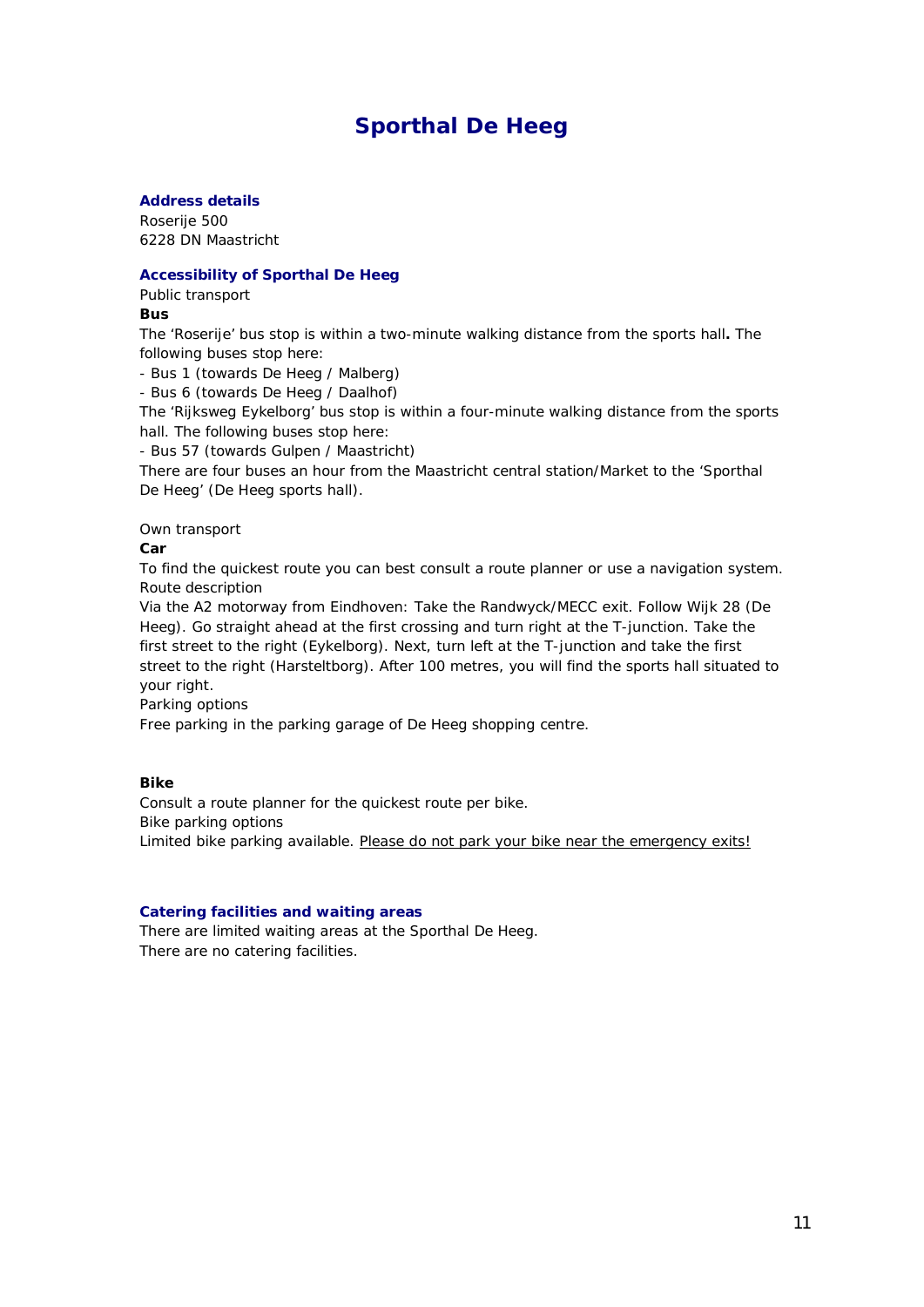## **Music Hall Maastricht**

**Address details** Griend 6-7 6221 AJ Maastricht

### **Accessibility of Maastricht Music Hall (MMH)**

Music Hall Maastricht (MMH) is located within a 10-minute walking distance from the central station/the Market.

### *Public transport*

**Bus**

The Sint Antoniuslaan bus stop is located within a four-minute walking distance from Maastricht Music Hall. The following buses stop here:

Bus 10 (towards Academisch Ziekenhuis / Caberg-Pottenberg), bus 7 (towards Beatrixhaven / station NS) and bus 59 (towards Maastricht)

The Franciscus Romanusweg bus stop is located within a six-minute walking distance. The following buses stop here:

Bus 7 (towards Beatrixhaven / Station NS), bus 9 (towards Bunde (station) / Pottenberg) and 59 (towards Maastricht / Sittard).

The 'St. Maartenslaan' bus stop is located within a eight-minute walking distance. The following buses stop here:

Bus 1 (towards Malberg), bus 2 (towards Oud-Caberg), bus 3 (towards Wolder), bus 4 (towards Academisch Ziekenhuis / Villapark), bus 5 (towards Heugem / Daalhof), bus 6 (towards De Heeg / Daalhof), bus 53 (Boschpoort / Valkenburg), bus 66 (Maastricht). There are buses every five minutes from the central station/market to MMH.

### *Own transport*

**Car**

To find the quickest route you can best consult a route planner or use a navigation system. *Route description*

Via the A2 motorway from Eindhoven: Turn right (Noorderbrug) at the Geusselt junction. Then turn left at the second traffic light. Follow this road until you see the Q-Park De Griend parking garage to your right.

*Parking options*

Paid parking in the De Griend parking garage.

**Bike**

*Bike parking options*

Limited bike parking available. Please do not park your bike near the emergency exits!

### **Catering facilities and waiting areas**

There are limited waiting areas at the Maastricht Music Hall. There are no catering facilities.

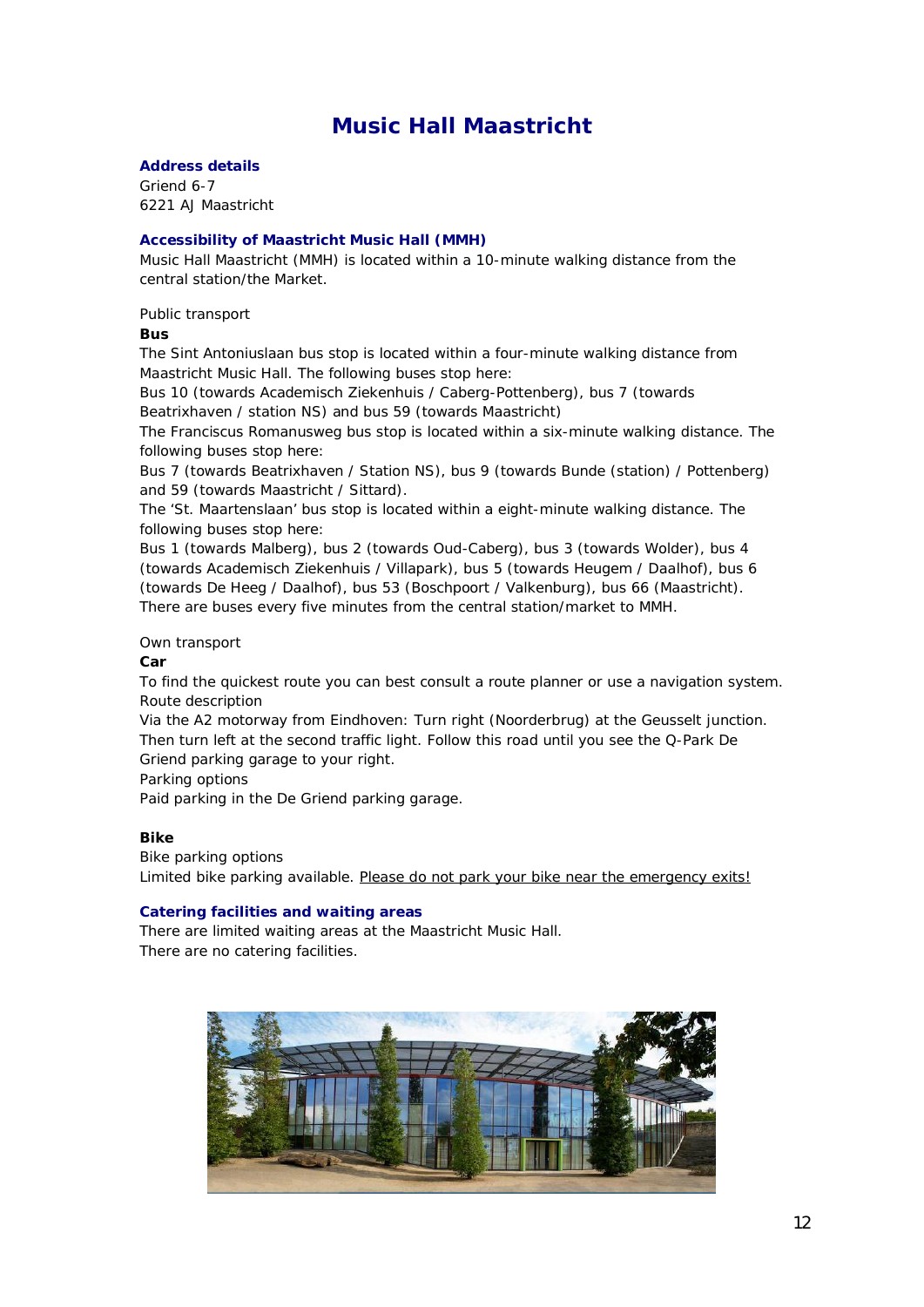## **Grand Hotel de L'Empereur**

### **Address details**

Stationsstraat 2 6221 BP Maastricht tel: +31 (0)43 3 21 3 838

### **Accessibility of Grand Hotel de l'Empereur**

The hotel is located opposite the Maastricht central train station.

*Public transport*

**Bus**

Bus station 'busstation NS' is located opposite the hotel. The following buses stop here: 1, 2, 3, 4, 5, 6, 7, 8, 9,10, 50, 51, 57 en 59.

### *Own transport*

**Car**

To find the quickest route you can best consult a route planner or use a navigation system. *Route description:*

Via the A2 from Eindhoven or the E25 from Liège: Follow the 'Wijk 21' and 'Station' signs. Hotel de l'Empereur is located directly opposite the Maastricht central station. *Parking options:*

Paid parking is available at the Hotel l'Empereur (tariff: €1.75/hour), central station or Qpark.

**Bike**

Consult a route planner for the quickest route per bike. *Bike parking options (*Supervised) parking area for bikes at the central station.

### **Catering facilities and waiting areas**

The hotel lounge offers sufficient waiting areas with seating. You can order food or drinks from a small menu in the lounge.

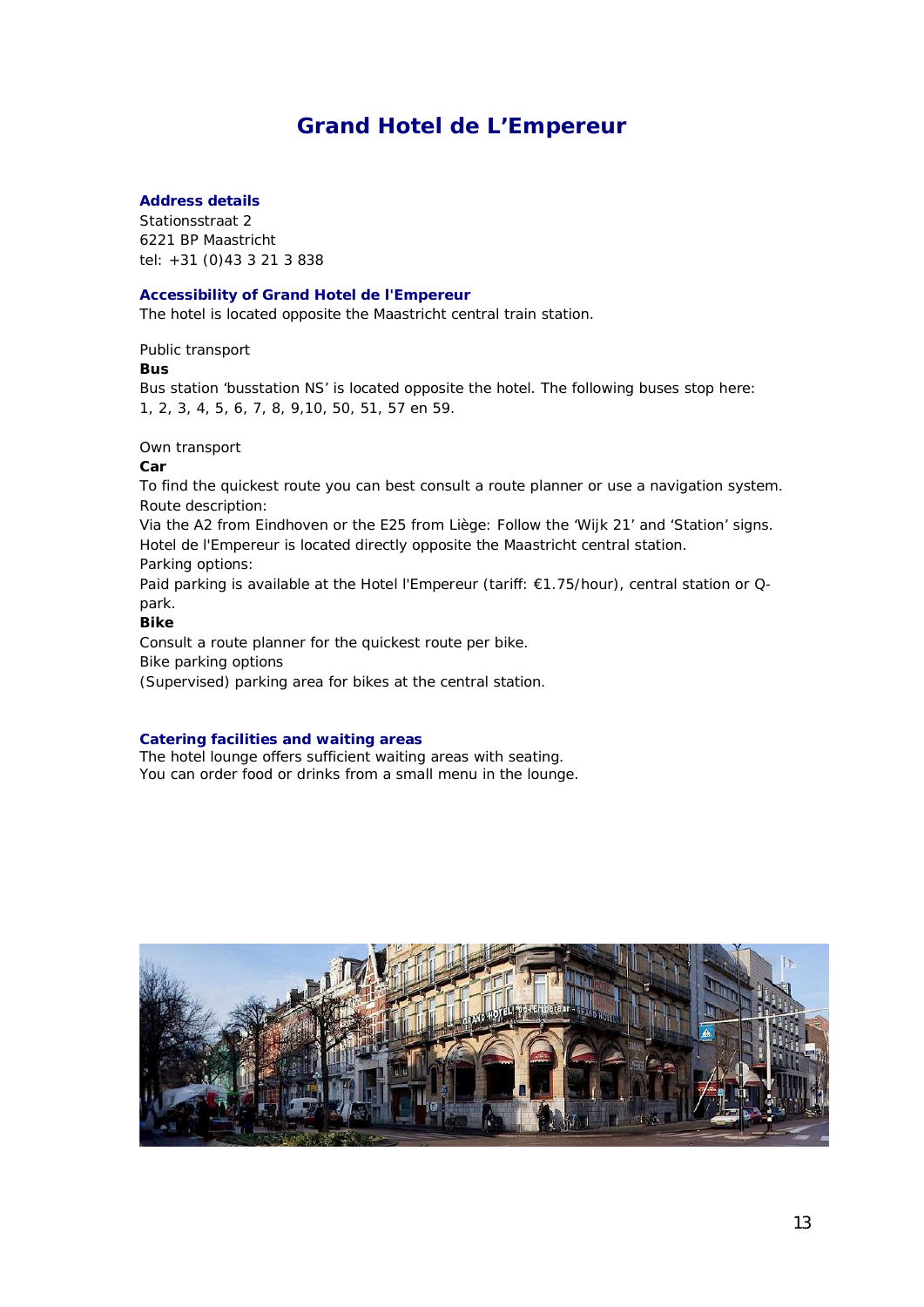## **Tennishal Meerssen**

### **Adress details**

Molenveldweg 18 6231 RX Meerssen tel: +31 (0)43 - 3644554

### **Accessibility of Tennishal Meerssen**

*Public transport*

**Train**

There is a train from central train station Maastricht to Meerssen train station that leaves every 15 minutes (travel time: 5 minutes), and a train from the Maastricht Randwyck station for Meerssen train station that leaves every 30 minutes (travel time: 10 minutes). Meerssen station itself is located within a 10-minute walking distance from the '*Tennishal Meerssen*' (tennis hall).

**Bus**

The 'Stationstraat/Molenveldweg' bus stop is located within a six-minute walking distance from Tennishal Meerssen. Bus 3 towards Meerssen, towards Bunde and towards Wolder stop here.

### *Own transport*

**Car**

To find the quickest route you can best consult a route planner or use a navigation system. *Route description:*

Via the A2 motorway from Eindhoven towards Maastricht: Take exit 51 towards Meerssen-Bunde-Valkenburg. At the end of the exit, turn left (2d road) at the roundabout. Continue until you pass under two viaducts. At the next roundabout, turn right (1st road) and continue to the next roundabout, then turn left (2d road). Take the first road to the right (follow priority direction). Continue on this road pass the station. Turn right immediately after the station. Cross the level crossing and after approximately 200 metres take the first road to the left (Molenveldweg). The Tennishal Meerssen will be on your left, opposite the parking area.

*Parking options:* Parking area in front of the sports hall. Free parking. **Bike**

Consult a route planner for the quickest route per bike. *Bike parking options:* limited

### **Catering facilities and waiting areas**

The Tennishal Meerssen has no waiting area. Students can get coffee or tea and snacks from a small assortment at the Tennishal sports bar. This bar also serves as a waiting area to a limited number of students. You are, however, obliged to order a drink if you wait here! Payment options sports bar: Cash only.